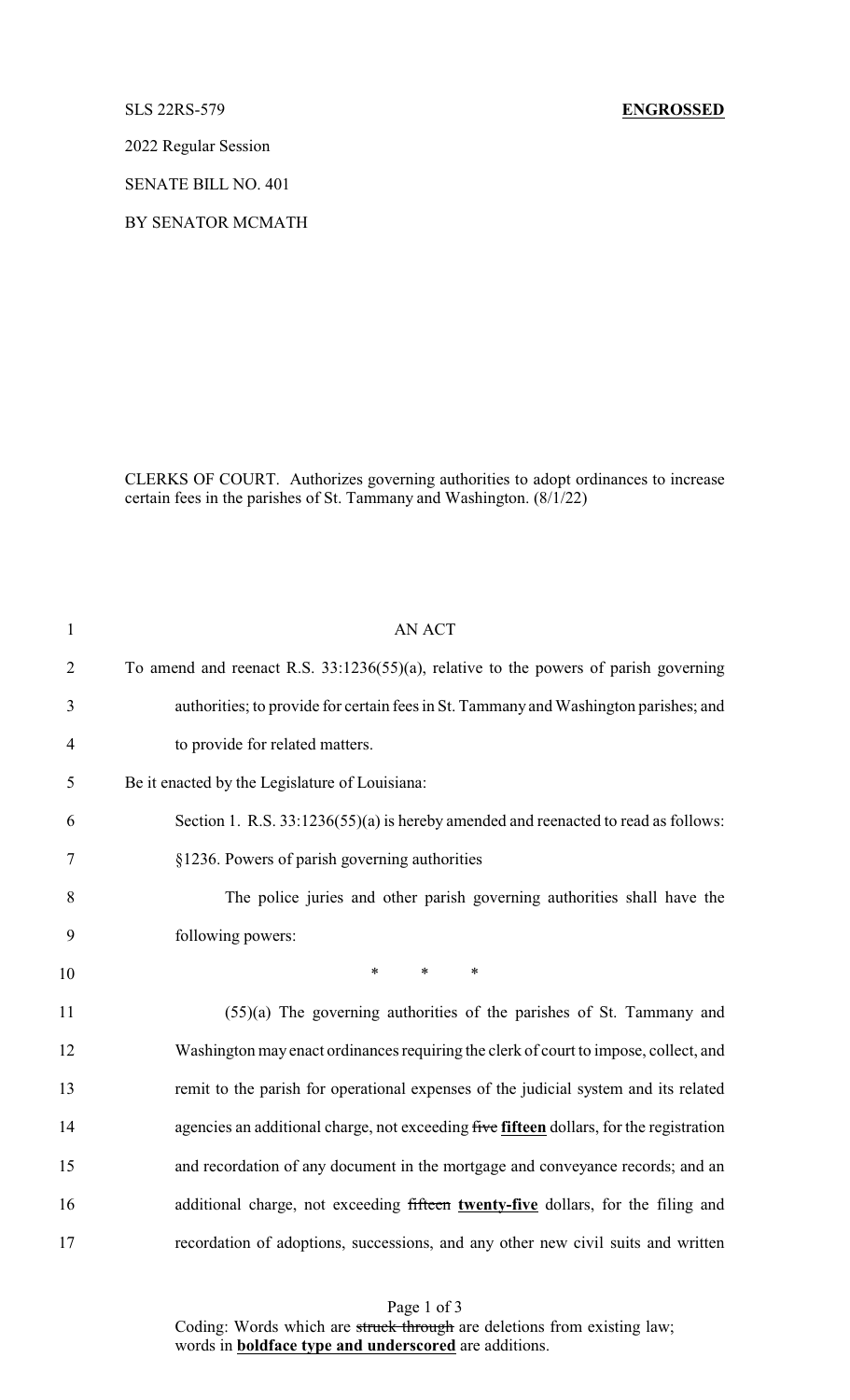| $\mathbf{1}$   | motions for hearings filed in or with the clerk of court's office. No additional charge     |
|----------------|---------------------------------------------------------------------------------------------|
| $\overline{2}$ | shall be made for criminal court filings, civil court filings in forma pauperis, oaths      |
| 3              | of office, U.C.C. filings, sheriff's commissions, marriage licenses, notary or              |
| $\overline{4}$ | appearance bonds, or any other filing for which no filing fee is charged. The clerk         |
| 5              | of court may retain five percent of such additional charge to defray costs associated       |
| 6              | therewith. Additionally, the governing authorities of the parishes may enact                |
| $\tau$         | ordinances requiring the sheriff to impose, collect, and remit to the parish for            |
| 8              | operational expenses of the respective judicial system and its related agencies such        |
| 9              | additional charge, not exceeding five fifteen dollars, for each tax certificate issued      |
| 10             | or filed by the sheriff of the parish. The charges authorized in this Subparagraph          |
| 11             | shall be in addition to all other charges authorized by law.                                |
| 12             | $\ast$<br>$\ast$<br>$\ast$                                                                  |
| 13             | Section 2. In accordance with the provisions of R.S. 13:62, the increase in court costs     |
| 14             | or fees as provided for in this Act shall become effective if and when the Judicial Council |
| 15             | provides a favorable recommendation in the Judicial Council 2023 Report to the Louisiana    |
| 16             | Legislature.                                                                                |
|                |                                                                                             |

The original instrument was prepared by Alan Miller. The following digest, which does not constitute a part of the legislative instrument, was prepared by James Benton.

## DIGEST

SB 401 Engrossed 2022 Regular Session McMath

Present law authorizes the governing authorities of the parishes of St. Tammany and Washington to enact ordinances requiring the clerk of court to impose, collect, and remit to the parish for operational expenses of the judicial system and its related agencies an additional charge, not exceeding \$5, for the registration and recordation of any document in the mortgage and conveyance records.

Proposed law authorizes the governing authorities to increase the fee provided for in present law from \$5 to \$15.

Present law authorizes the governing authorities to enact ordinances requiring the clerk of court to impose, collect, and remit to the parish for operational expenses of the judicial system and its related agencies an additional charge not exceeding \$15, for the filing and recordation of adoptions, successions, and any other new civil suits and written motions for hearings filed in or with the clerk of court's office.

Proposed law authorizes the governing authorities to increase the fee provided for in present law from \$15 to \$25.

Page 2 of 3 Coding: Words which are struck through are deletions from existing law; words in **boldface type and underscored** are additions.